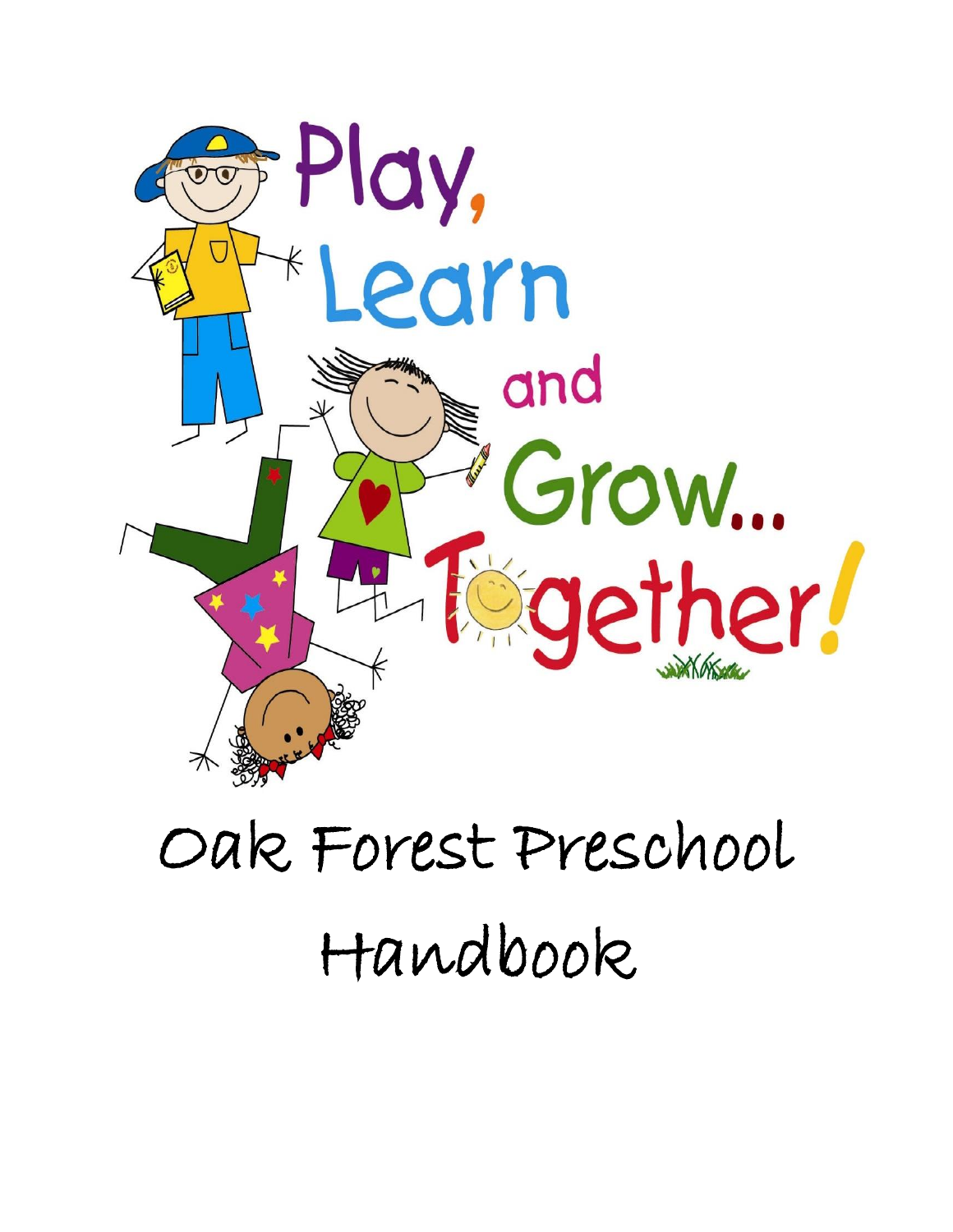# Table of Contents:

| Polícies and General Information1 |
|-----------------------------------|
| Registration Fee/Tuition2         |
| General Schedule/Holidays3        |
|                                   |
|                                   |
|                                   |
|                                   |
| Weather Closings/Delays5          |
|                                   |
|                                   |
|                                   |
|                                   |
|                                   |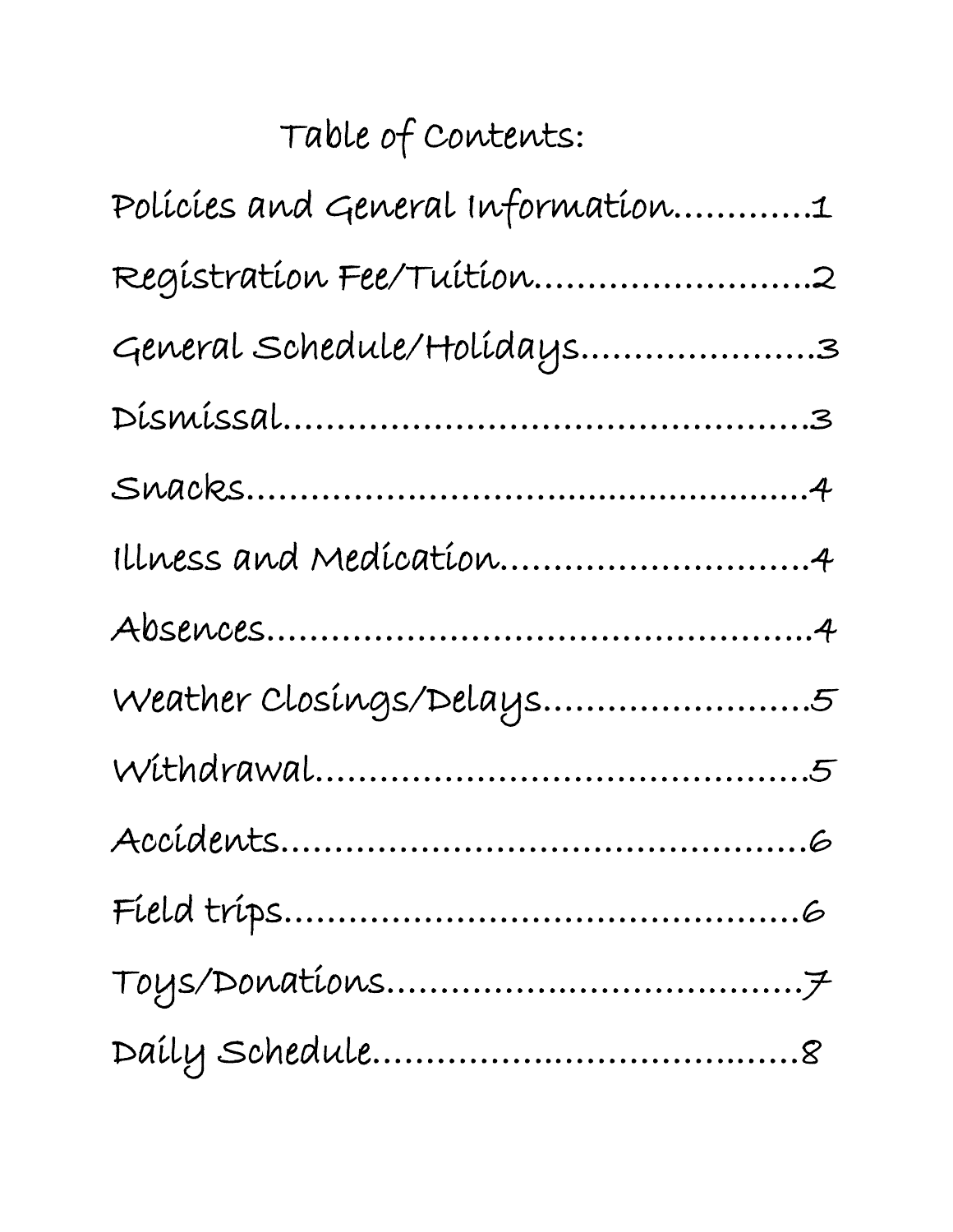### Policies and General Information:

 We believe children need a safe, loving, nurturing, Christian environment in which to thrive and to feel good about themselves. We work to provide experiences to help children develop physically, mentally, emotionally, socially and spiritually.

 The family is an important part of each child's development, and we recognize that parents are the first teachers of their children. Continuing communication and support between family and caregivers is vital to the educational process.

 In order to serve the children and their families effectively, it is necessary for our staff and parents to clearly understand their responsibilities to each other. The policy statements in this handbook will serve as the basis of our operation.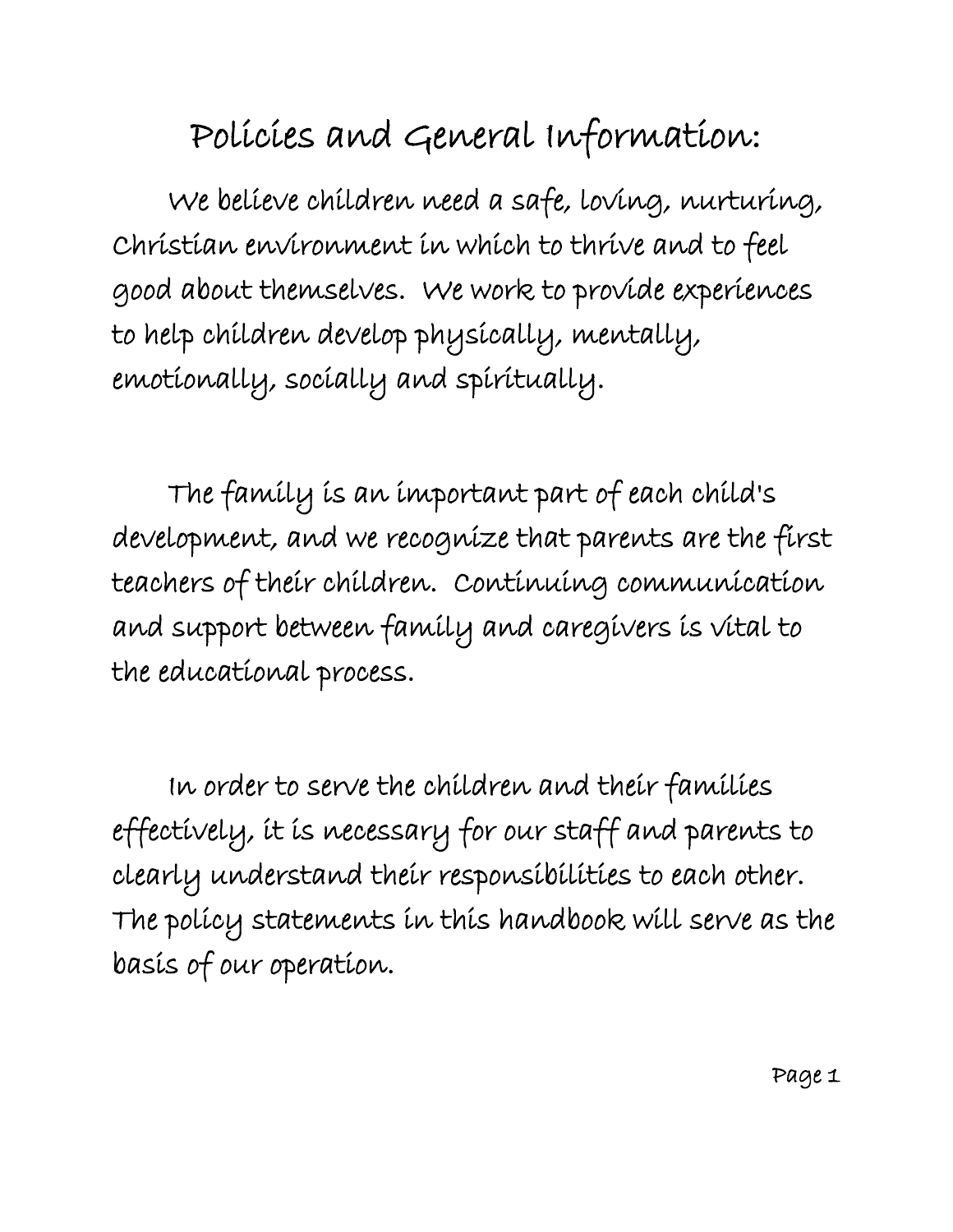#### Registration/Tuition:

Open registration is underway and preschool will begin Tuesday, September 3rd.

Preschool registration fees are \$75.00.

Tuition is \$180 per month and is due at the first of each month. Please make checks payable to Oak Forest UMC Preschool.

Oak Forest UMC Member Discount of \$5 per month.

Parents will be notified in writing and/or verbally of a delinquent account. If the tuition is not paid promptly, the child will not be allowed to return to the program until the account is brought up-todate.

A service charge of \$20.00 applies for any returned checks. If more than one check is returned during the school year or summer, future payments must be made by money order or certified check.

There will be no credits or refunds for absences due to illness or holidays. All questions and/or concerns regarding financial matters need to be discussed with the Director, thus relieving the teaching staff of this responsibility.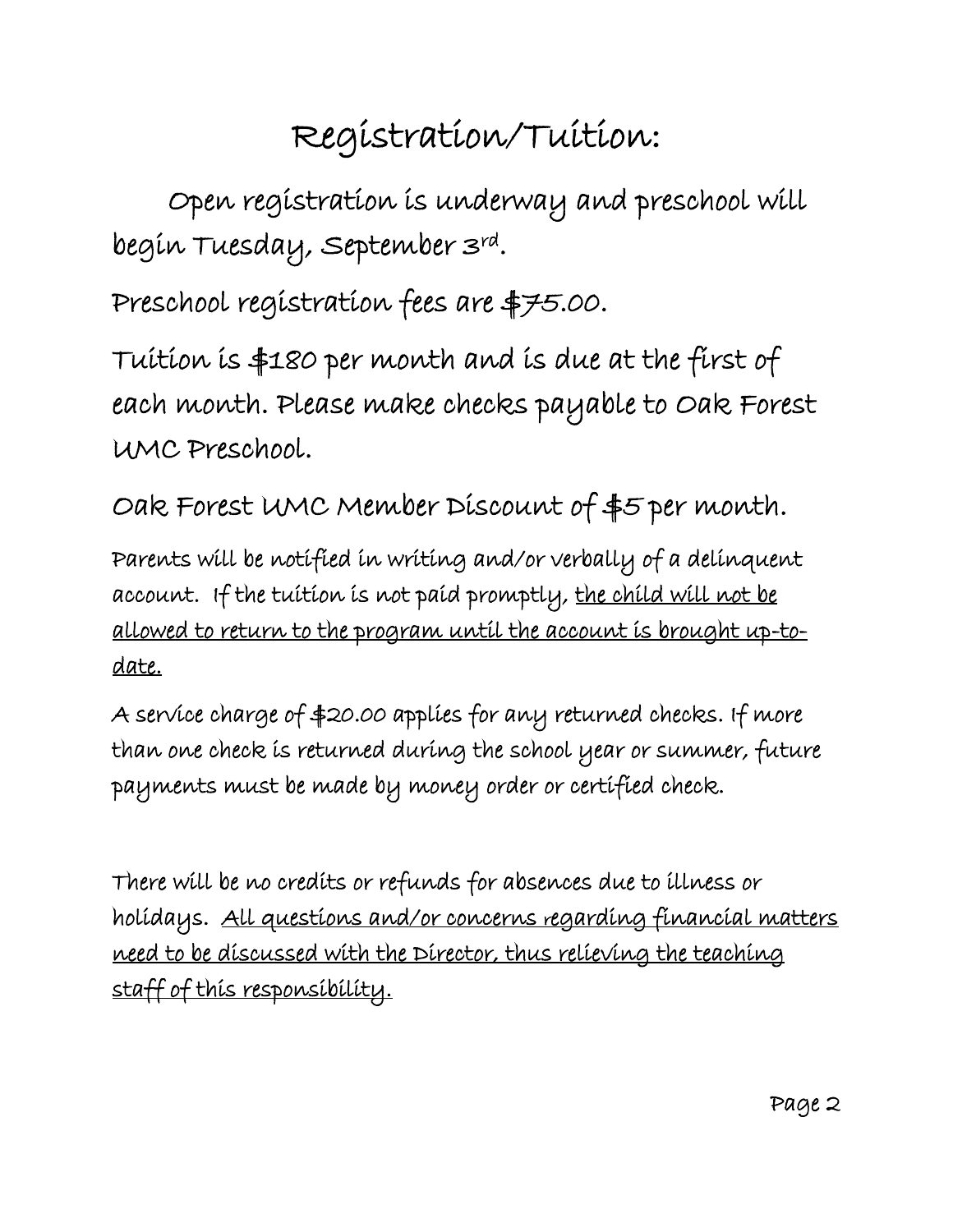#### General Schedule:

Preschool operates from 8:00am until 11:30pm. We will have lunch daily from 11:30 until 12:00. Please pack your child a nutritious lunch for them to stay at no additional cost.

#### Calendar:

 We will follow Davidson County School Calendar for holidays and closings.

#### Dismissals:

Children must be picked up by 12:00pm or a late fee will occur. A flat \$10 fee for late pick-up between 12:01-12:15pm will be charged to your account. In addition to the standard flat late pick-up fee, your account will be charge \$1 per minute past 12:15pm. Late pick up charges need to be paid by the end of the current week. If late pick-up becomes a reoccurring issue, it can be grounds for dismissal from the program.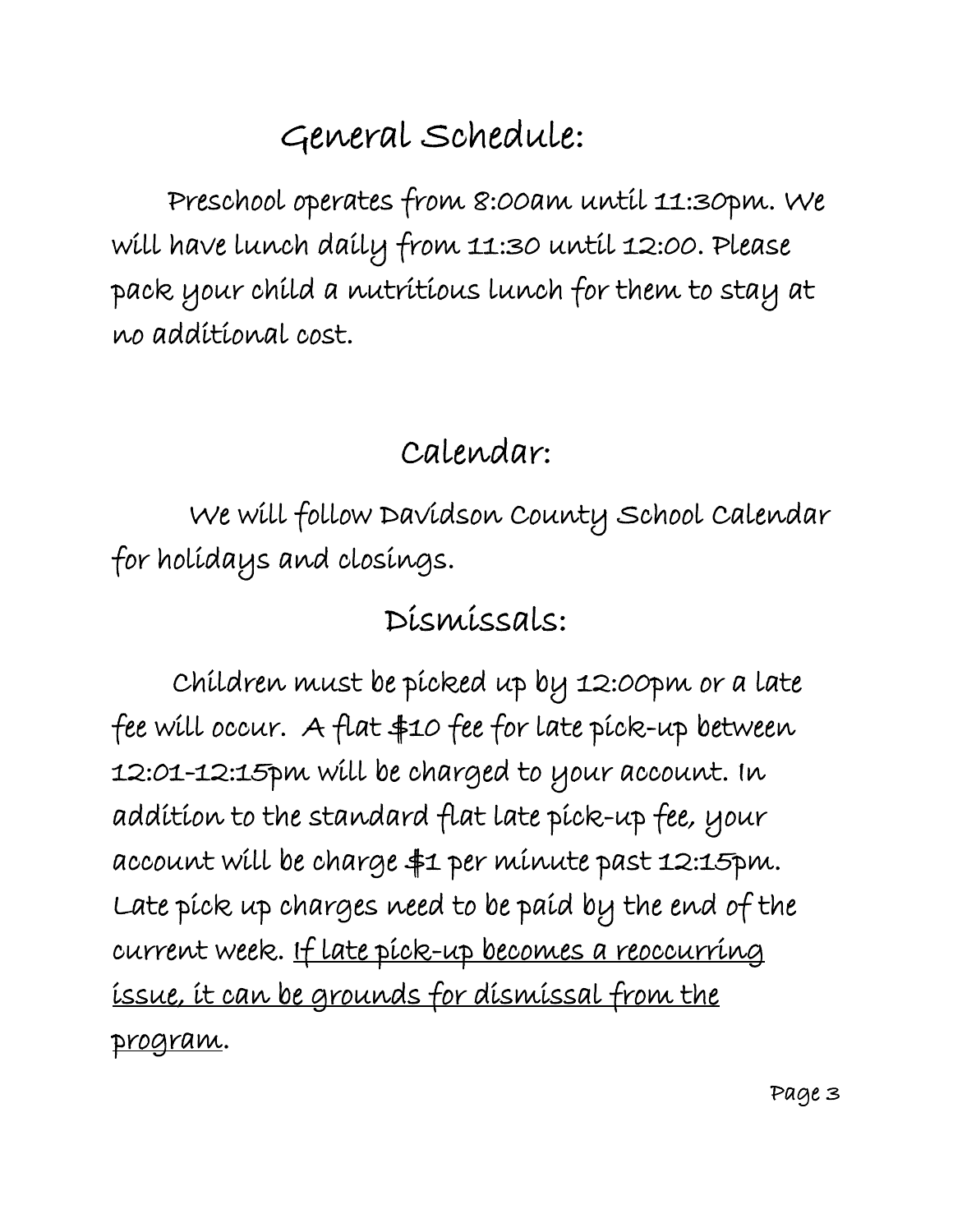#### Snacks:

We will provide a healthy snack each day. Please do not send a separate snack or candy with your child. Please notify staff of any food allergies. Snacks may be used as a learning tool or part of our curriculum.

Illness/Medications:

 If a child has a fever and/or any symptoms of a contagious disease (diarrhea, vomiting, chicken pox, etc.) you will be called and expected to pick the child up as soon as possible. IMPORTANT: A CHILD SHOULD BE FREE OF SYMPTOMS, INCLUDING FEVER FOR 24 HOURS BEFORE RETURNING

TO THE PROGRAM.

#### Absences:

 Please let us know if your child will be absent. This helps us prepare for activities.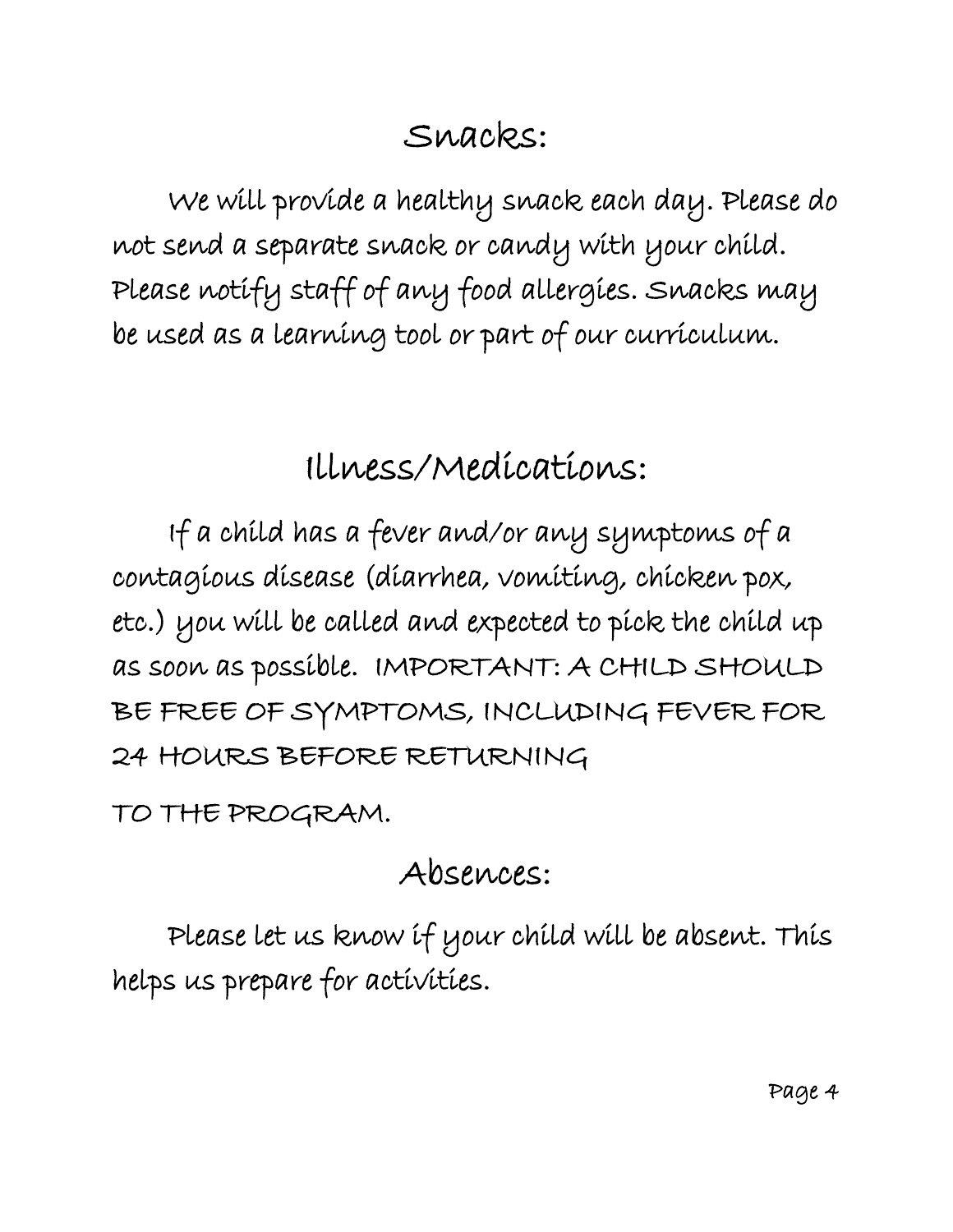#### Weather Closings/Delays:

 We will follow Davidson County School for closings. If there are delays we will follow schedule below:

1 hour Delay; Preschool Opens @ 9 am

2 hour Delay; Preschool Opens @ 10 am

3 hour Delay; Preschool Closed

Davidson County School Closed; Preschool Closed

Withdrawals:

 If a child needs to be withdrawn from the program, two weeks notice is required so that another child can fill the vacancy. If possible more notice would be appreciated.

Behavior Management:

 Positive reinforcement in problem solving, redirection, and time outs will be used.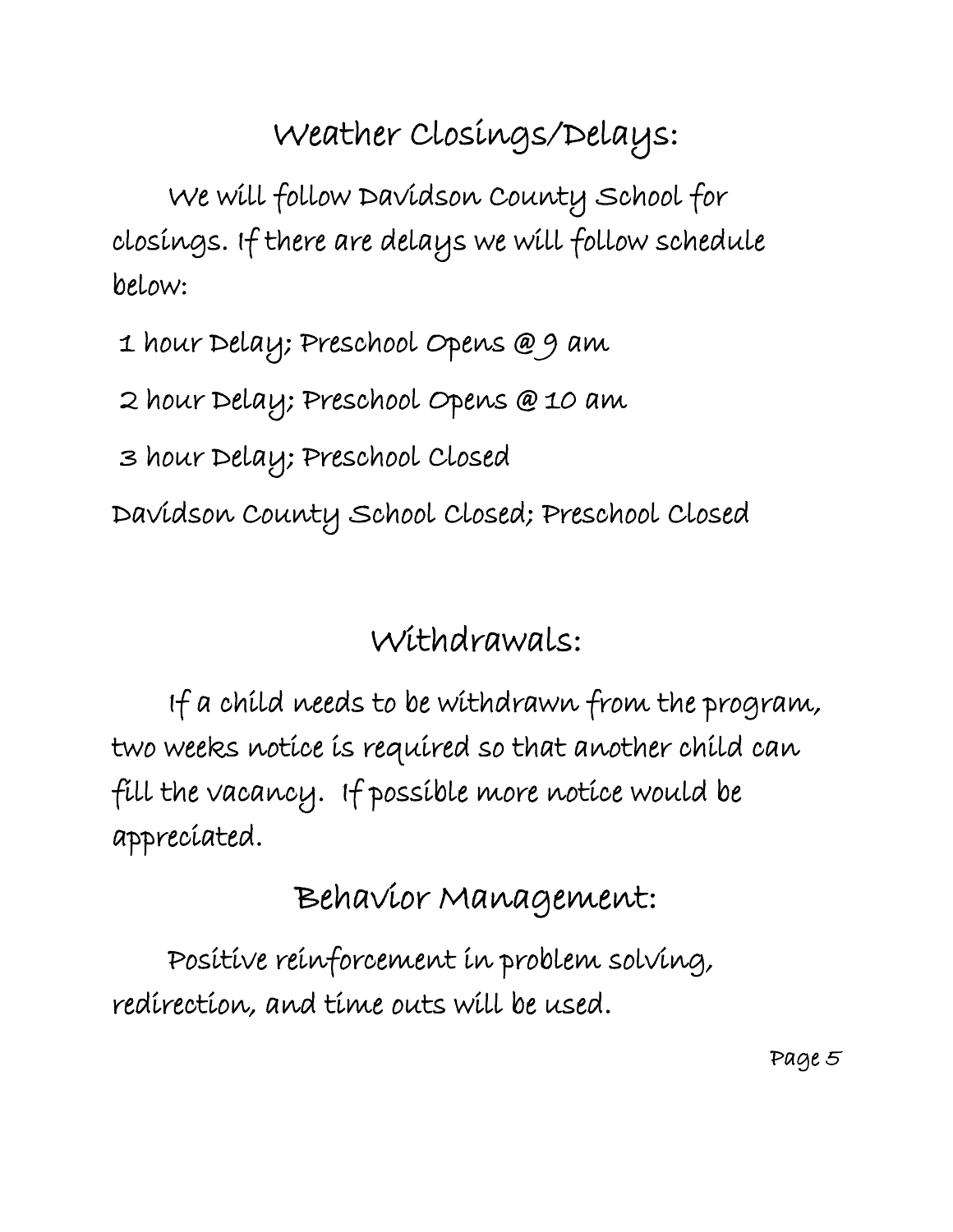#### Accidents:

 If your child becomes injured while in the care of the program, parents(s) will be notified. In case of serious injury, emergency 911 will be contacted. Please notify our staff if your child has an allergy to any known first aid supplies (ie: latex)

#### Field trips:

 Field trips may occasionally be offered for children to build experiences for learning.

Transportation for the children's field trips will be provided on the church buses. They are driven by an adult approved by the church Trustees.

Parents will be notified prior to all field trips and asked to sign a permission slip.

The program will provide adequate supervision. In most cases, parents will also be invited to accompany their child's class if interested. Parents may need to drive independently, due to space limitations.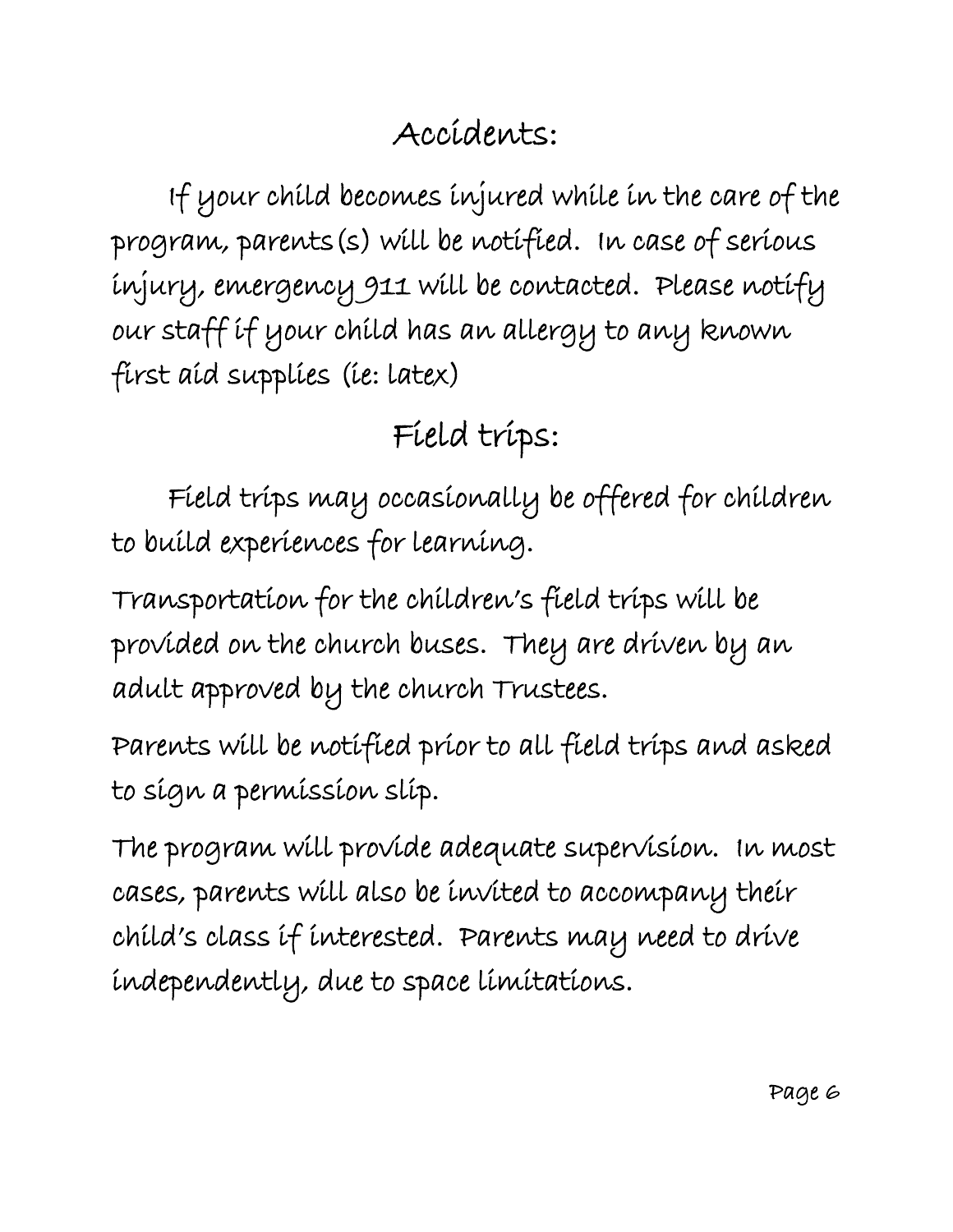Please do not send toys, handheld electronic devices, or any other special possessions to church with your child. Toys brought to the program may get broken or lost. Your child's teacher may advise you of special times for bring items from home. Toy guns, knives and other such weapons are not allowed at our program at any time.

#### Donations:

 Monetary and gift donations are always welcome. In order to keep our weekly tuition as low as possible, you are especially welcome to donate any of the following items:

- Tissues/paper towels
- Hand Sanitizer/hand soap
- Snacks( Goldfish, vanilla wafers, jello, fruit cups, pretzels)
- Playdough
- Craft supplies (smelly markers, stickers, glue sticks, etc.)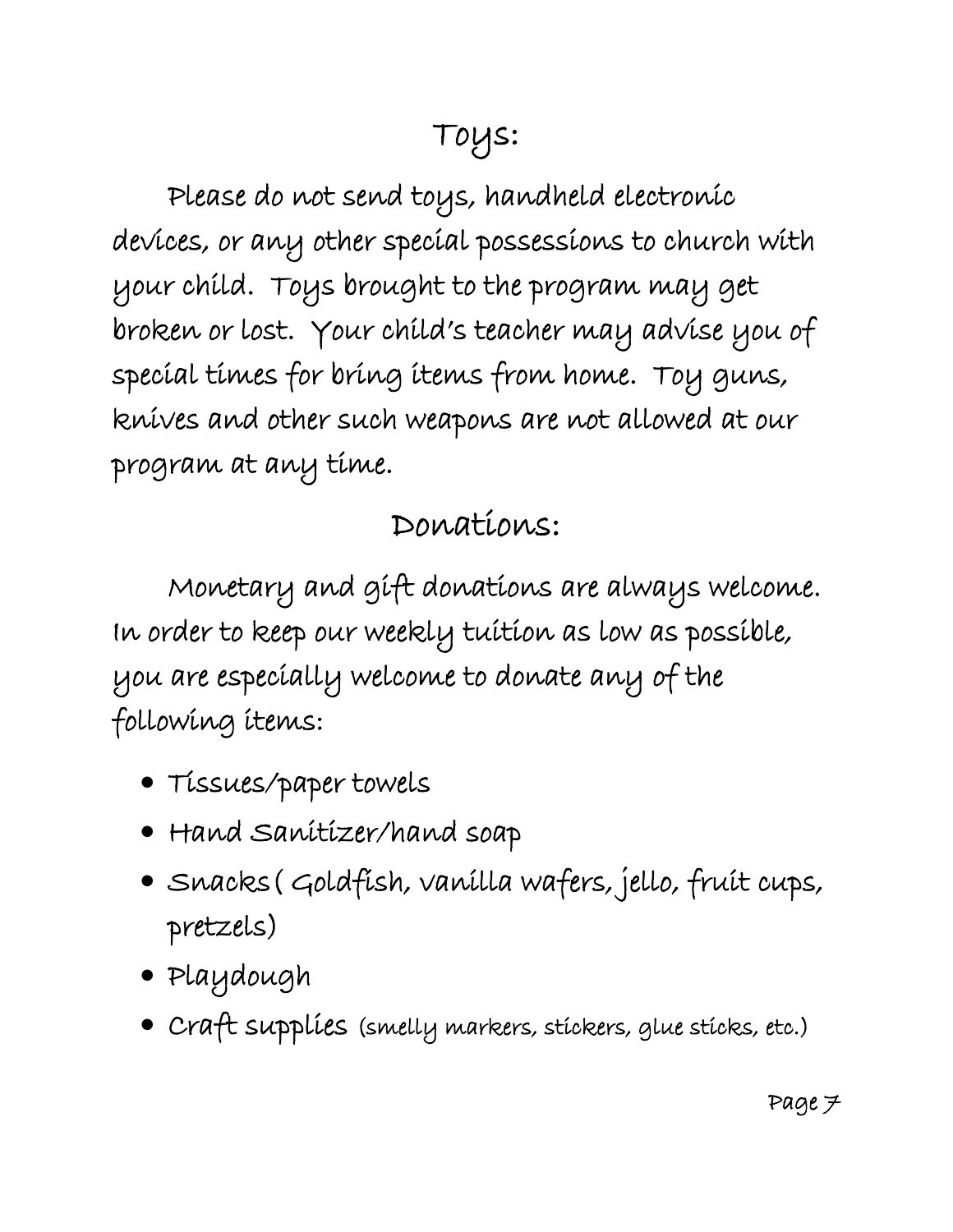#### Oak Forest UMC Half-Day Preschool

# **Daily Schedule**

**8:00-8:30** Arrival/Free Play

**8:30-9:00** Table Time

**9:00-9:15** Restroom/Prepare for Snack

**9:15-9:30** Snack

**9:30-9:45** Circle Time

**9:45-10:15** Music

**10:15-10:45** Centers or Small Groups

**10:45-11:15** Outside Time

**11:15-11:30** Pack Up Prepare for Departure or Lunch **11:30-12:00** Optional Lunch Bunch

*\*Table Time: Teaches children literacy, math, science, art, and fine motor skills. Activity will sometimes go along with our weekly theme.*

*\*\*Circle Time: Teacher will read to children, children will share, join in and raise questions. We will go over calendar, months, days of week and say the Pledge of Allegiance. This helps children with oral language, literacy, social skills, and math concepts.*

*\*\*\* Centers or small groups: Centers where children can choose independently what activity they want to engage in. Small groups is where children will be split up into to two groups ( if this applies) based upon, ability, interest, or random selection. New skills are practiced at this time.*